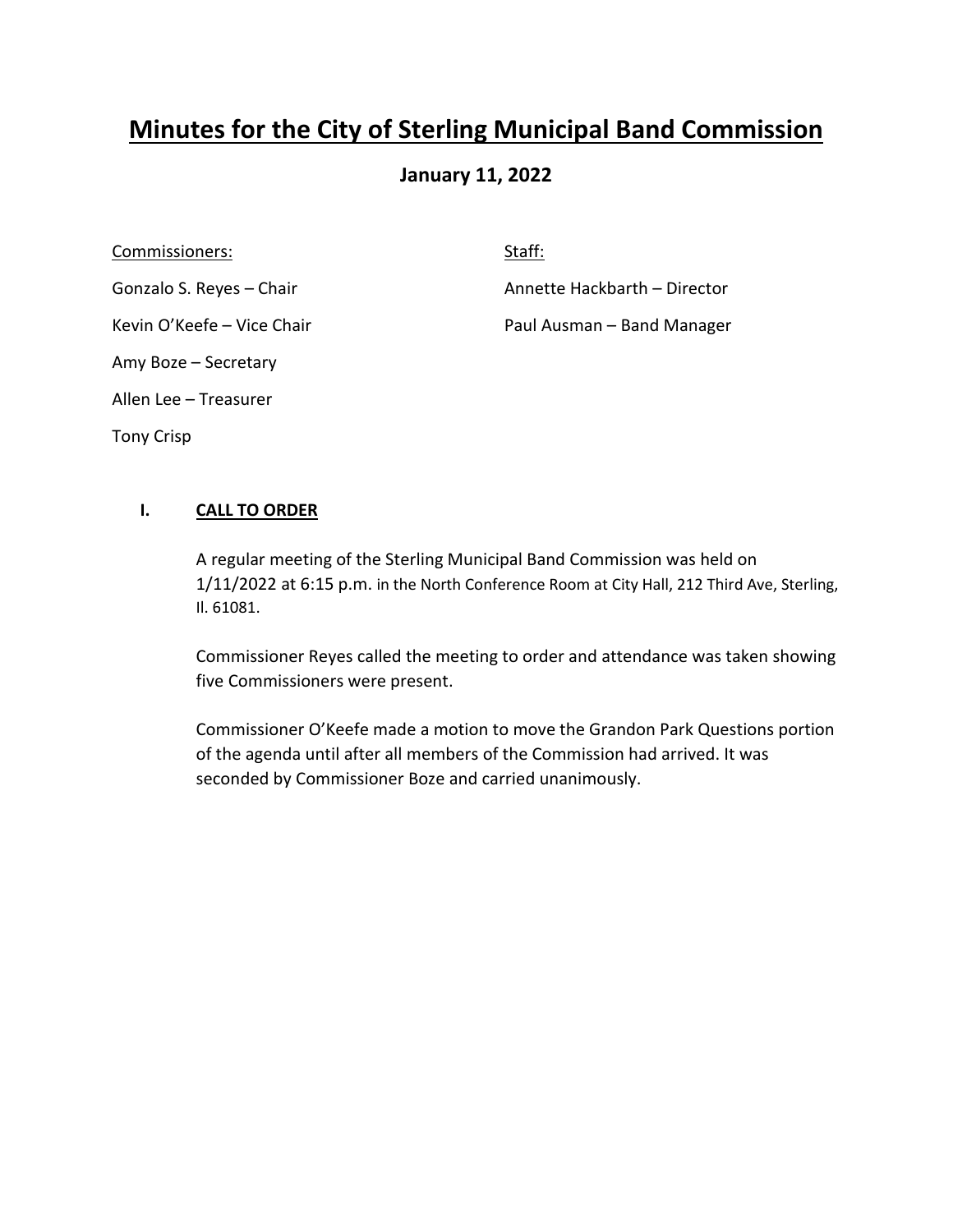#### **II. GRANDON PARK QUESTIONS**

City Manager Shumard and Brad Schrader from Public Works were in attendance to answer questions regarding Central Park/GCC updates.

Mr. Shumard reported that the lighting contract had been approved to redo all lighting in the park. Also, despite needing to be redesigned due to material shortage, the concession stand/bathrooms were still slated to be completed this year.

The Commission was concerned about the placement of the proposed splash pad. However, it's size of 35' and placement north of the gazebo should not be an issue taking away seating area from our Summer concert patrons. The water will also be able to be turned off for our concert time as well.

Commissioner Reyes inquired about the procedure of getting the roof repaired to ensure that we do not have leaks affecting our property. Anything over \$20,000 must go out to bid from three contractors. Sterling Commercial Roofing was recommended as a first contact for the job. They have done work on it previously.

It was confirmed that Public Works will take care of the landscaping in the rear of the shell, while SMB is responsible for the front of the shell. Commissioner Reyes asked if Public Works could spread mulch in the front as well, and Mr. Schrader said they would be able to do that.

After much discussion, it was decided that the Commission would like to recommend the following in regards to the bench seating area:

New brackets to be used, with wood still the material choice for the slats.

The length of each bench be reduced to 8 feet.

The number of sections increased from 5 to 6 sections.

The overall footprint to remain with the new arrangement.

Work on the area must be completed before Memorial Day, or started after the second week of August.

The distance from stage to the first row of benches not be reduced from the current length.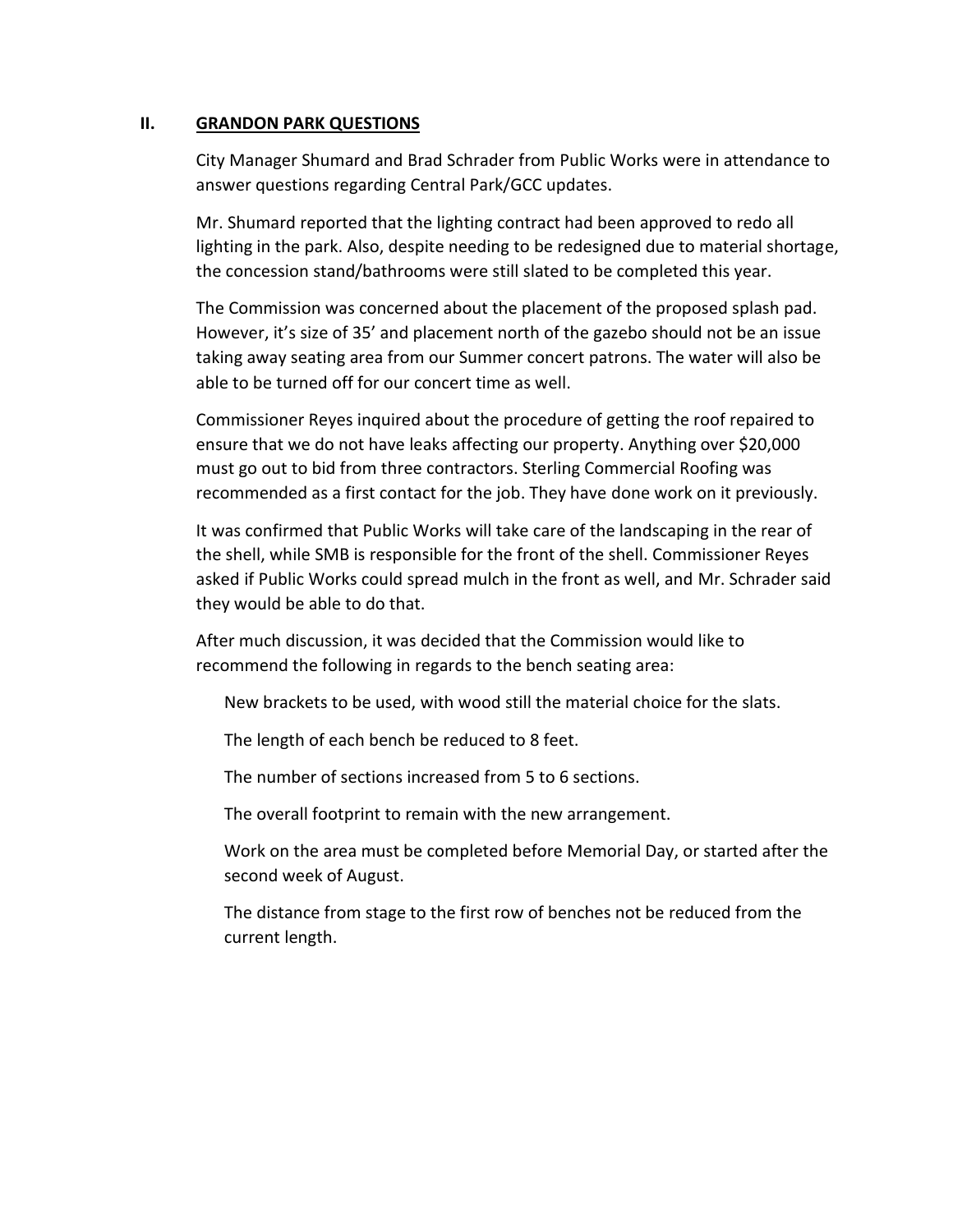## **III. CONSENT ITEMS**

Commissioner O'Keefe made a motion to approve the following consent items: December 2021 Meeting Minutes Band Director Report Band Manager Report

Commissioner Lee seconded the motion which carried unanimously.

## **IV. FINANCIAL REPORT**

Commissioner Lee presented the Financial Report showing:

| <b>Budget</b> | Actual      |
|---------------|-------------|
| \$61,000      | \$42,855.00 |
| \$39,038      | \$26,647.30 |
| \$9,050       | \$5,282.55  |
| \$91,294.00   | \$97,857.36 |
|               |             |

Commissioner Lee gave the financial report as shown above and stated that the working balance is \$23,072.51, and that we collected \$700 in donations at the door after the Winter Pops concert.

Commissioner O'Keefe made a motion to receive the report. It was seconded by Commissioner Boze and carried unanimously.

Commissioner Lee also presented the first draft of the 2022-23 budget for review. Adjustments were made to it so that a balanced budget may be presented to the City. Commissioner O'Keefe made a motion to approve the budget for submission to the City. It was seconded by Commissioner Boze and carried unanimously. Commissioner Lee will present it the City this month.

## **V. COMMENTS FROM THE PUBLIC**

No requests were made by members of the public for comment.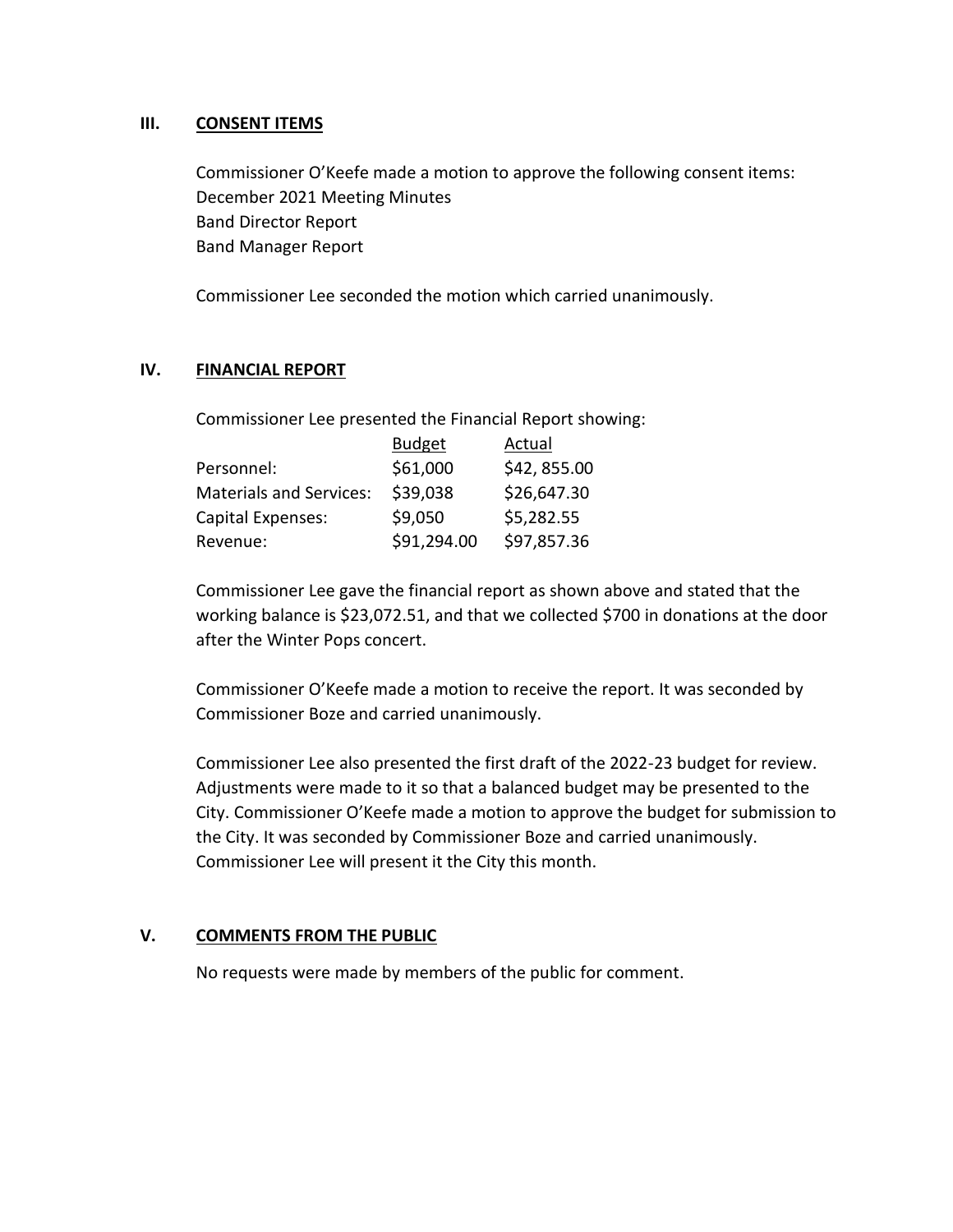## **VI. OLD BUSINESS**

The 2022 Winter Pops Concert was a great success, garnering many praises from the Band and audience. New Life Lutheran Church was very accommodating to our needs, and the space they have allowed us to present a nice intimate concert that sounded fantastic. The change in format and venue of the concert was well received. It was decided that we would return to New Life Lutheran Church for the 2023 Winter Pops concert.

Director Hackbarth has contacted Alan Cordingley from the University of Wisconsin-Plateville to be our soloist and clinician at the 2022 Spring Concert. Commissioner O'Keefe made a motion to approve booking Mr. Cordingley as soloist and clinician at a fee of \$1,200 for the 2022 Spring concert. It was seconded by Commissioner Crisp and carried unanimously.

Director Hackbarth has two guest conductors in sight for the 2022 Summer season so far, with a list of potentials for a third. The Frank Sinatra style singer will take the place of the fourth. Commissioner Reyes will begin contacting pre-show groups, and recommended having Madeline Geil return as a soloist.

The discussion of revising the Vision Statement has been tabled until the next meeting.

Director Hackbarth reported that we will be purchasing a new percussion case to house and transport the small percussion. The current case we have is just a glorified tote, offering no real protection to any of the instruments. The new case is made to be used for storing small percussion with dividers and trays to keep instruments from banging around against each other.

## **VII. NEW BUSINESS**

Commissioners Crisp and O'Keefe each attended a rehearsal to introduce themselves to the Band. Both had warm welcomes and positive experiences. Both addressed what the Commission is and does. Band members were happy to see them take interest and introduce themselves.